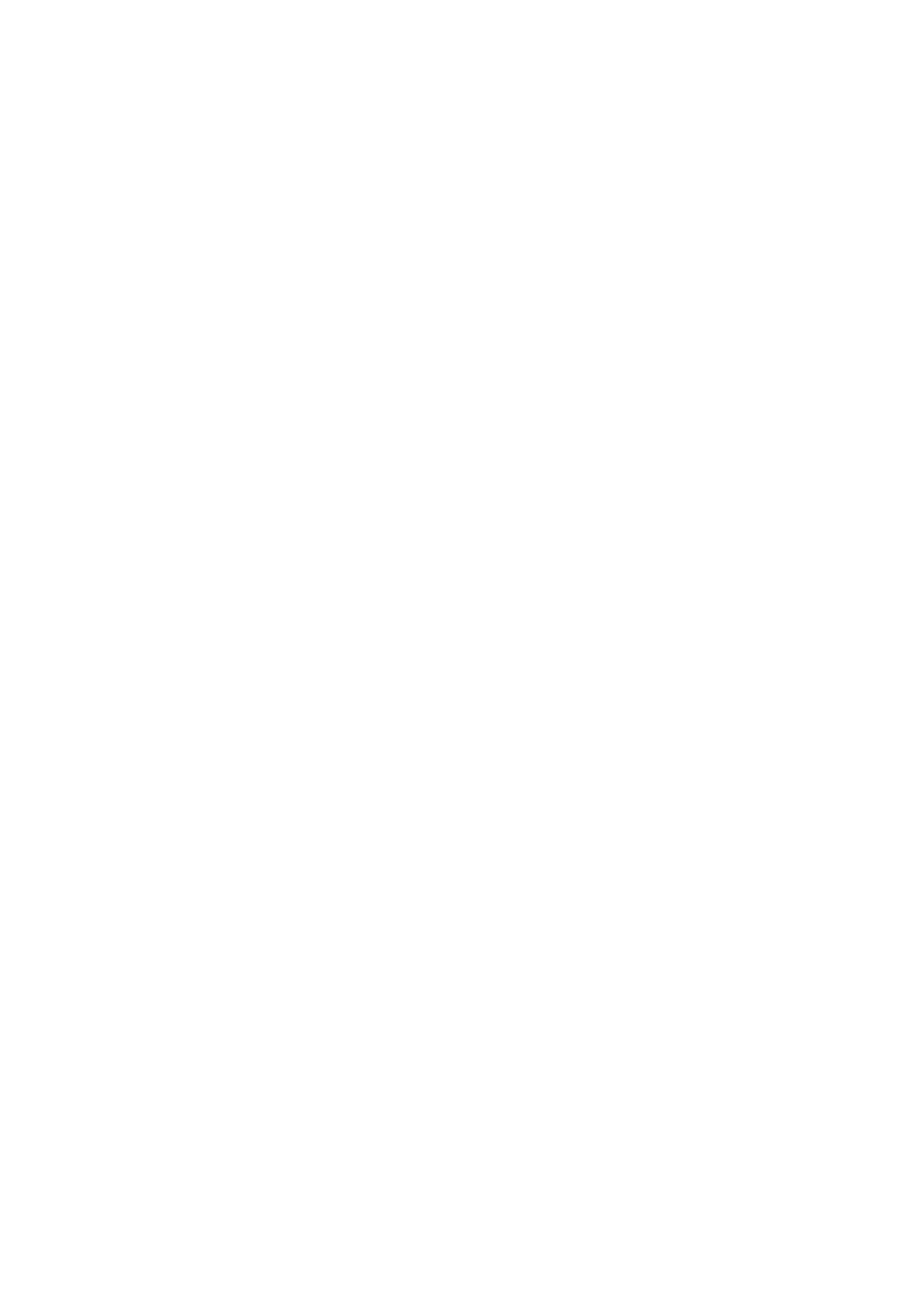### **Copyright notice**

This EAC document is copyright-protected by EAC. While the reproduction of this document by participants in the EAC standards development process is permitted without prior permission from EAC, neither this document nor any extract from it may be reproduced, stored or transmitted in any form for any other purpose without prior written permission from EAC.

Requests for permission to reproduce this document for the purpose of selling it should be addressed as shown below or to EAC's member body in the country of the requester:

*© East African Community 2021 — All rights reserved East African Community P.O. Box 1096, Arusha Tanzania Tel: + 255 27 2162100 Fax: + 255 27 2162190 E-mail: eac@eachq.org Web: www.eac-quality.net*

Reproduction for sales purposes may be subject to royalty payments or a licensing agreement. Violators may be prosecuted.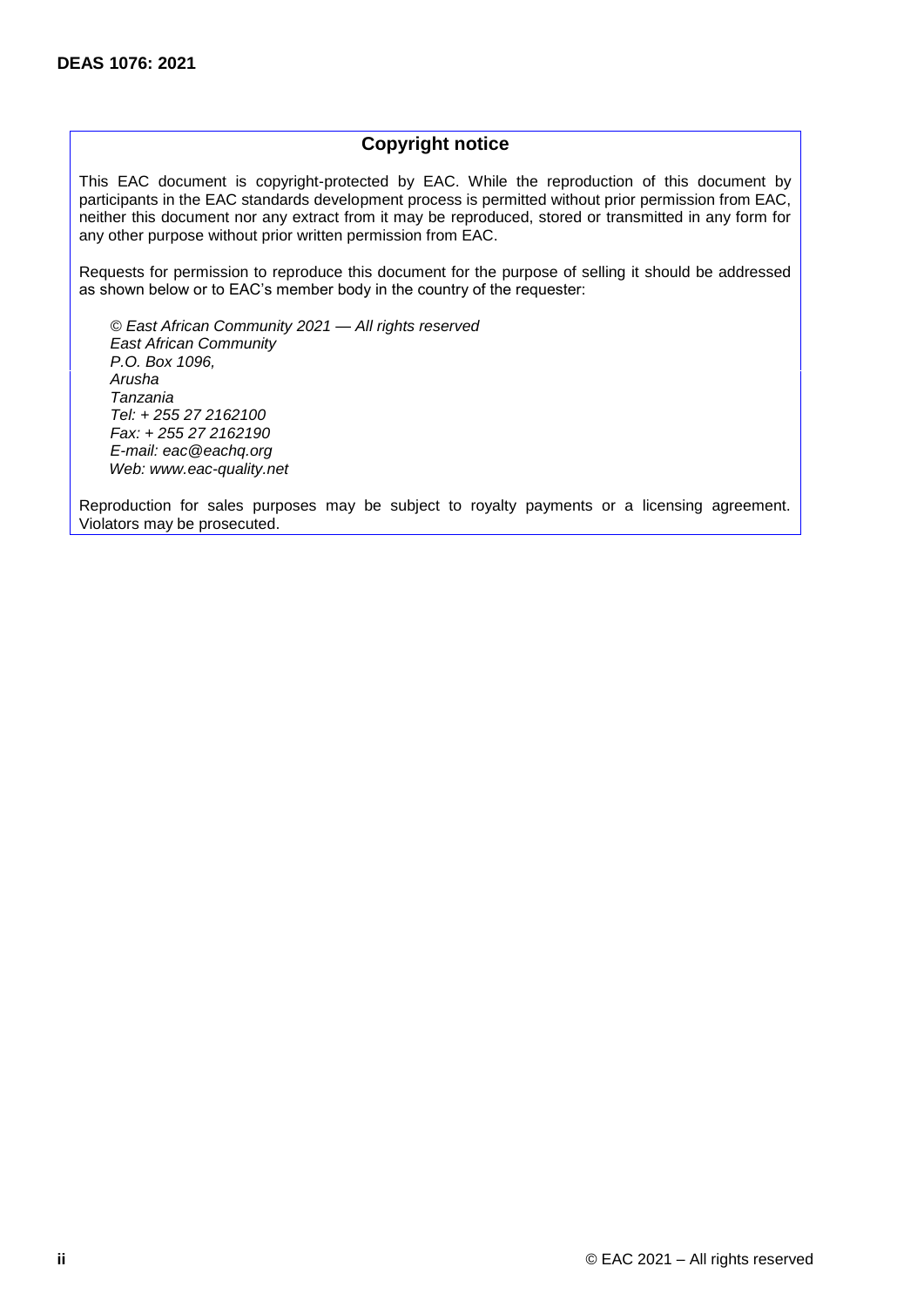## **Foreword**

Development of the East African Standards has been necessitated by the need for harmonizing requirements governing quality of products and services in the East African Community. It is envisaged that through harmonized standardization, trade barriers that are encountered when goods and services are exchanged within the Community will be removed.

The Community has established an East African Standards Committee (EASC) mandated to develop and issue East African Standards (EAS). The Committee is composed of representatives of the National Standards Bodies in Partner States, together with the representatives from the public and private sector organizations in the community.

East African Standards are developed through Technical Committees that are representative of key stakeholders including government, academia, consumer groups, private sector and other interested parties. Draft East African Standards are circulated to stakeholders through the National Standards Bodies in the Partner States. The comments received are discussed and incorporated before finalization of standards, in accordance with the Principles and procedures for development of East African Standards.

East African Standards are subject to review, to keep pace with technological advances. Users of the East African Standards are therefore expected to ensure that they always have the latest versions of the standards they are implementing.

The committee responsible for this document is Technical Committee EASC/TC 006, Spices, condiments and culinary herbs.

Attention is drawn to the possibility that some of the elements of this document may be subject of patent rights. EAC shall not be held responsible for identifying any or all such patent rights.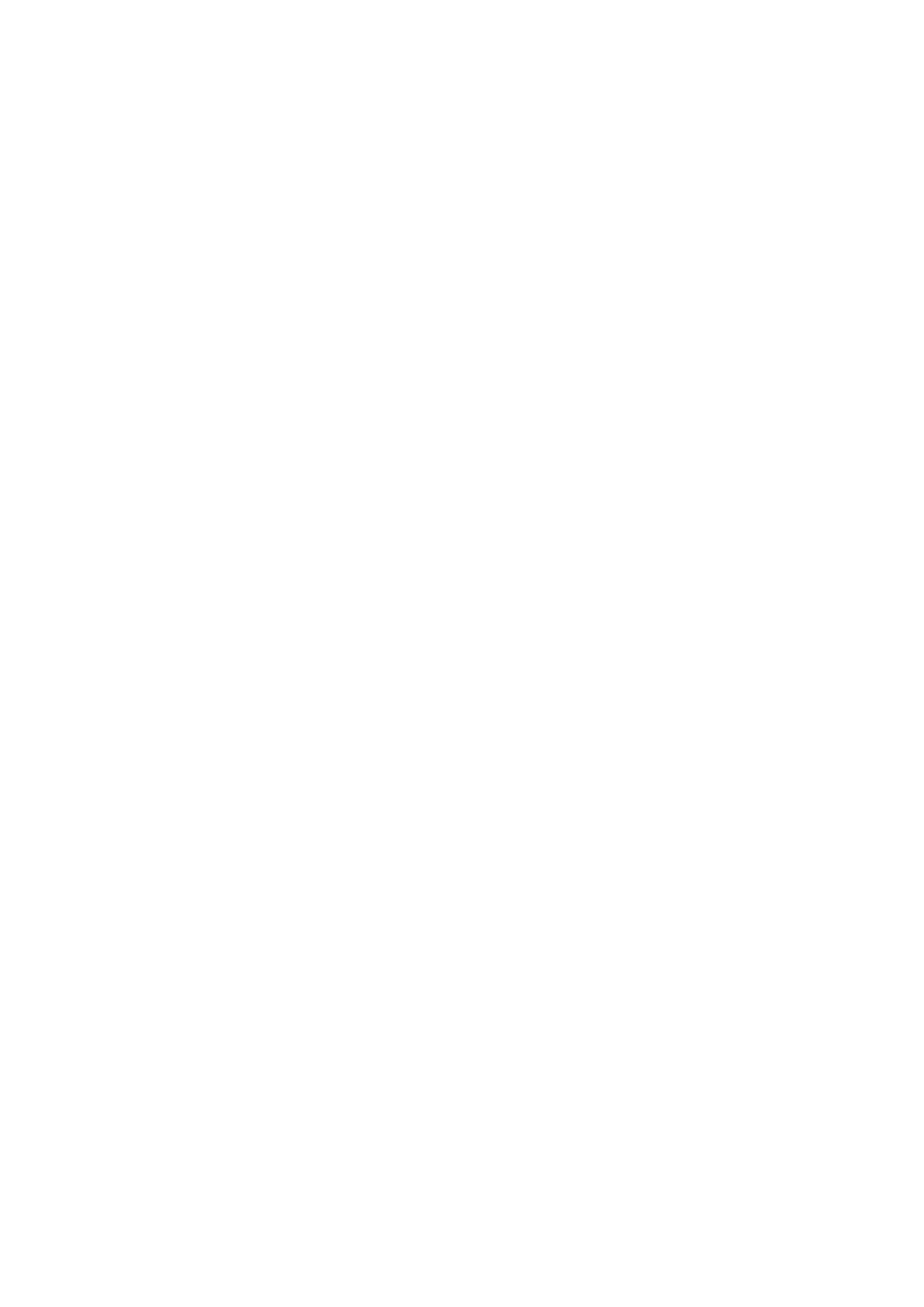## **Cinnamon (***Cinnamomum zeylanicum* **Blume) — Specification**

#### **1 Scope**

This draft East Africa standard specifies the requirements, sampling and test methods for whole or ground (powdered) cinnamon which is the bark of the tree or shrub *Cinnamomum zeylanicum* Blume intended for human consumption

#### **2 Normative references**

The following documents are referred to in the text in such a way that some or all of their content constitutes requirements of this document. For dated references, only the edition cited applies. For undated references, the latest edition of the referenced document (including any amendments) applies.

*Codex online guideline for pesticide residues in food*

CODEX STAN 193, *Codex general standard for contaminants and toxins in food and feed*

EAS 38, *Labelling of pre-packaged foods — General requirements*

EAS 39, *Hygiene in the food and drink manufacturing industry — Code of practice* 

EAS 803, *Nutrition labelling — Requirements*

EAS 804, *Claims — General requirements*

ISO 927, *Spices and condiments — Determination of extraneous matter and foreign matter content*

ISO 930, *Spices and condiments — Determination of acid-insoluble ash*

ISO 939, *Spices and condiments — Determination of moisture content — Entrainment method*

ISO 948, *Spices and condiments — Sampling*

ISO 4833-1*, Microbiology of the food chain — Horizontal method for the enumeration of microorganisms — Part 1: Colony count at 30 <sup>o</sup>C by the pour plate technique*

ISO 6571, *Spices, condiments and herbs — Determination of volatile oil content (hydrodistilation method)*

ISO 6579 (all parts), *Microbiology of the food chain — Horizontal method for the detection, enumeration and serotyping of salmonella* 

ISO 16050, *Food stuffs — Determination of aflatoxin B1, and the total content of aflatoxin B1, B2, G1 and G2 in cereals, nuts and derived products — High-perfomance liquid chromatographic method* 

ISO 21527-2, *Microbiology of food and animal feeding stuffs — Horizontal method for the enumeration of yeasts and moulds — Part 2: Colony count technique in products with water activity less than or equal to 0.95*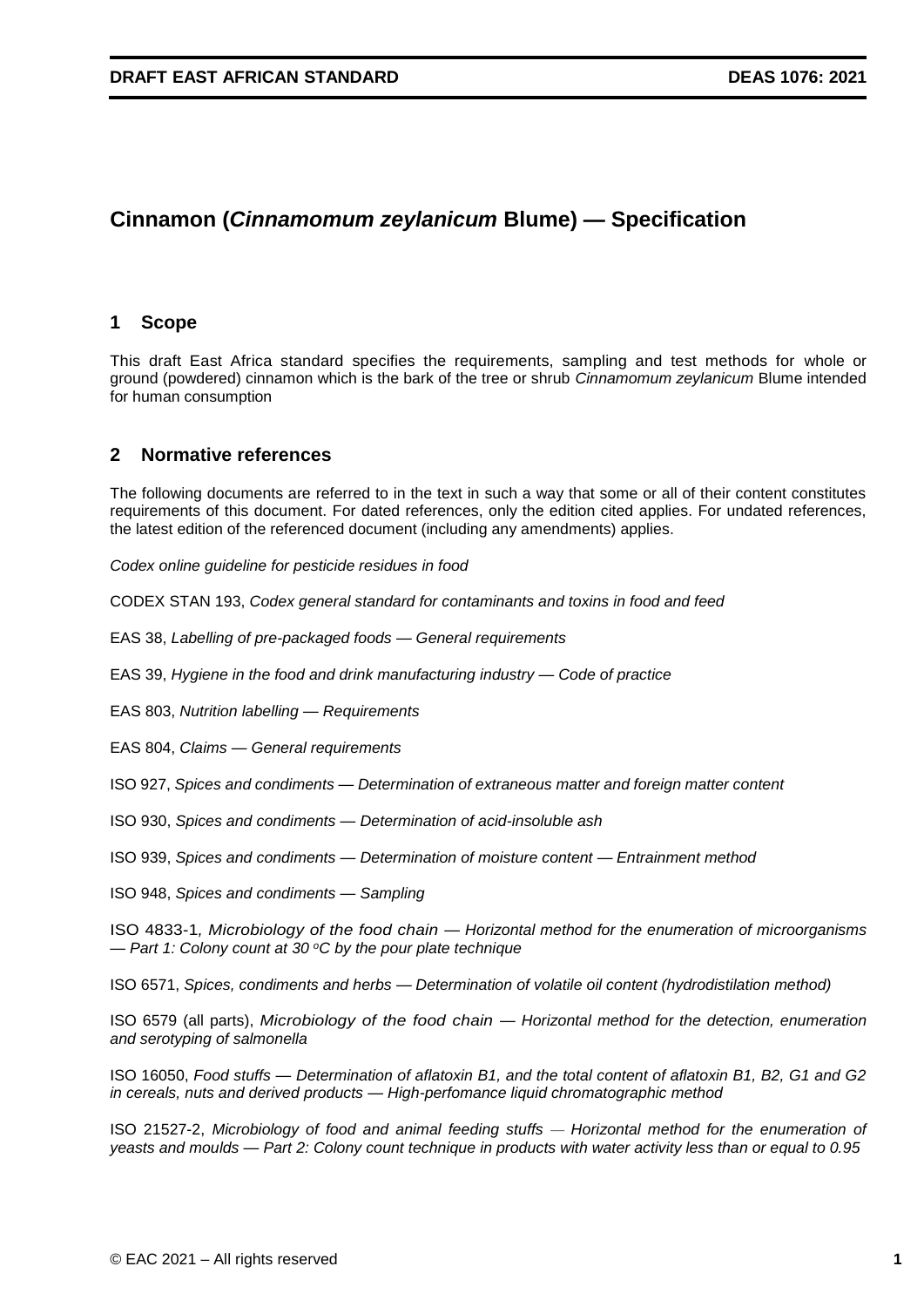ISO 16649-2, *Microbiology of food and animal feeding stuffs — Horizontal method for the enumeration of beta –glucuronidase-positive Escherichia coli — Part 2: Colony count technique at 44ºC using 5-bromo-4-chloro -3 indolyl beta –D-glucuronide*

## **3 Terms and definitions**

For the purposes of this document, the following terms and definitions apply.

ISO and IEC maintain terminological databases for use in standardization at the following addresses:

— ISO Online browsing platform: available at<http://www.iso.org/obp>

**3.1 cinnamon quill** full tube

scraped peel of the inner bark of mature plantation cinnamon shoots joined together by overlaps, the hollow of which has been filled with small pieces of the same peel and thereafter dried in the sun after air curing

#### **3.2**

#### **extraneous matter**

this includes foreign matter like chaff, dried leaves, stones, soil particles dust, dirt or any matter other than cinnamon

#### **3.4**

#### **cinnamon chip**

dried unpeelable bark of plantation cinnamon, inclusive of the outer bark, which has been obtained by beating or scraping the shoots

#### **3.5**

#### **ground cinnamon**

powder obtained by grinding cinnamon of the types considered in this International Standard, excluding all additives

#### **3.6**

#### **whole cinnamon**

all commercial forms of cinnamon except cinnamon powder

## **3.7**

#### **foxing**

occurrence of reddish-brown patches on the surface of the quills, which may become dark brown with time

## **3.8**

#### **bale**

package of any one particular grade of quills wrapped in a suitable material for export purposes

#### **4 Requirements**

#### **4.1 General requirements**

#### **Cinnamon shall**

a. have fresh and characteristic odour and flavour of cinnamon.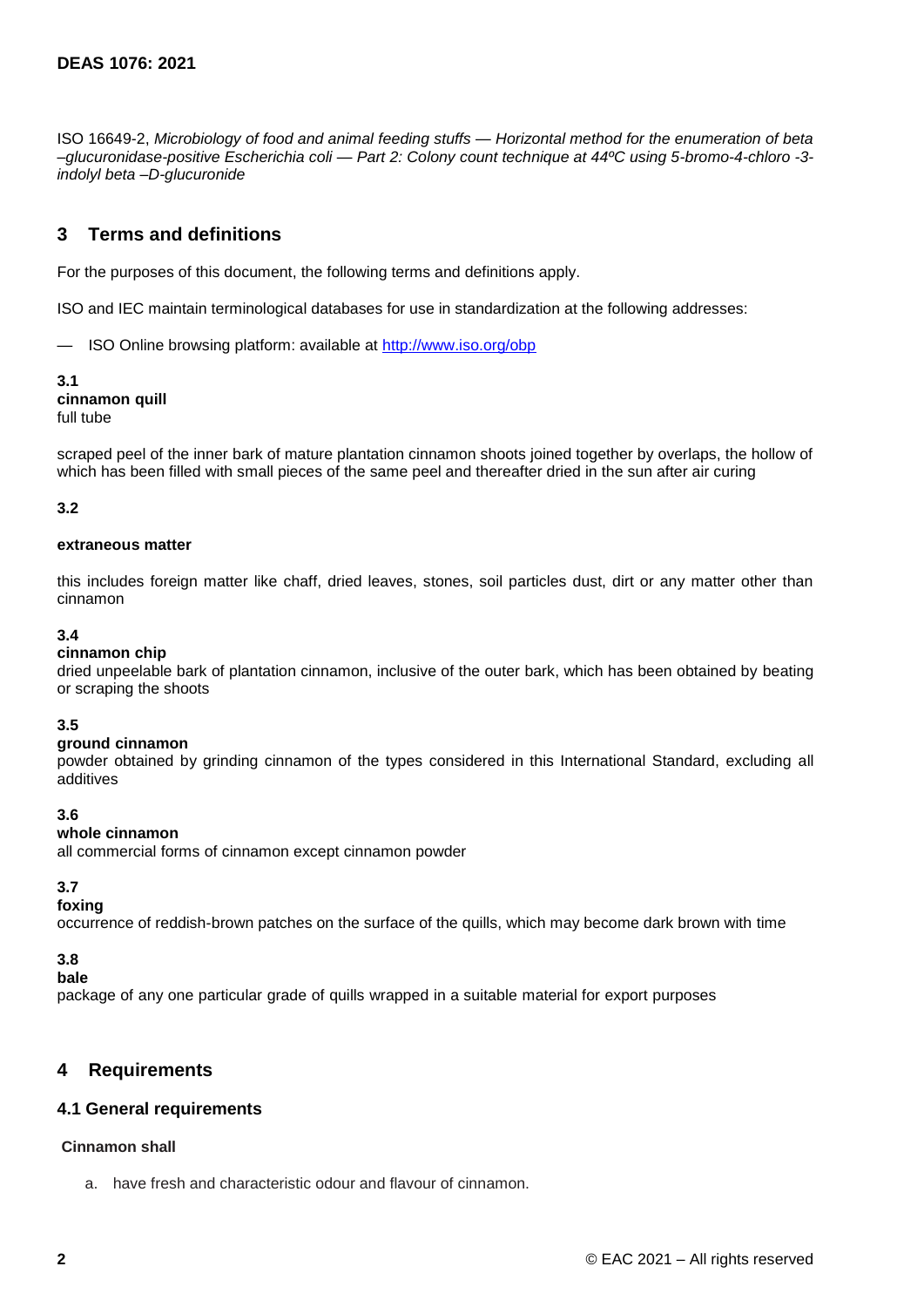- b. be free from foreign flavours, including mustiness.
- c. be free from live insects, mould growth, mites and insect remains,
- d. be practically free from dead insects, insect fragments and rodent contamination visible to the naked eye.

#### **4.2 Specific requirements**

4.2.1 Whole cinnamon and ground cinnamon shall comply with the requirements given in Table 1.

#### **Table 1 — Specific requirements for whole and ground cinnamon**

| <b>Characteristic</b>                                 | <b>Requirements</b> | <b>Test method</b> |
|-------------------------------------------------------|---------------------|--------------------|
| Acid Insoluble Ash                                    |                     | <b>ISO 930</b>     |
| Moisture content for whole, % (massfraction), max.    | 14                  | <b>ISO 939</b>     |
| Moisture content for ground, % (mass fraction),       | 12                  |                    |
| max.                                                  |                     |                    |
| Volatile oil for whole, ml/100 g, on dry basis, min.  |                     | ISO 6571           |
| Volatile oil for ground, ml/100 g, on dry basis, min. | 0.7                 |                    |
| Total ash, % (mass fraction), on dry basis, max.      |                     | <b>ISO 928</b>     |
|                                                       |                     |                    |
| Extraneous matter,% (mass fraction), max              |                     | ISO 927            |

**4.2.2** Cinnamon shall be ground to such fineness that 98% of it passes through a sieve of 500 micron (0.500 mm).

#### **5 Food additives**

The use of food additives in cinnamon shall be in accordance with Codex Stan 192.

#### **6 Contaminants**

#### **6.1 Pesticide residues**

Pesticide residues in cinnamon shall not exceed maximum residue limits as established in the Codex online guideline for pesticide residues in food.

#### **6.2 Heavy metals**

Heavy metals in cinnamon shall not exceed maximum heavy metal limits as stipulated in CODEX STAN 193.

#### **6.3 Aflatoxin limits**

Total aflatoxin shall not exceed 10 µg/kg and aflatoxin B1 shall not exceed 5 µg/kg when tested with ISO 16050.

#### **7 Hygiene**

Cinnamon shall be manufactured and handled in a hygienic manner in accordance with EAS 39 and shall comply with the microbiological limits stipulated in Table 2 when tested in accordance with the methods specified therein.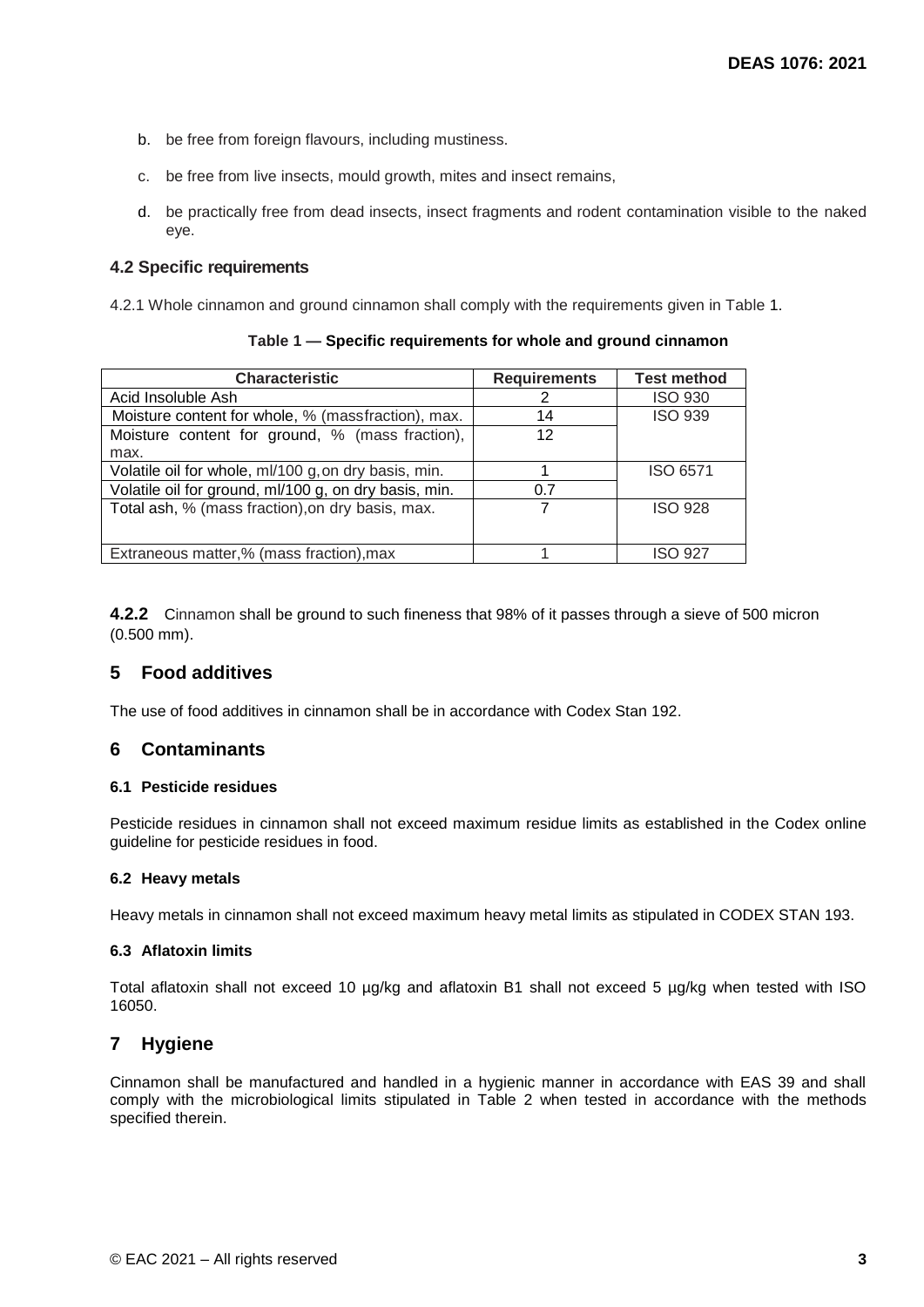| S/No | <b>Characteristic</b>          | <b>Requirement</b> | <b>Test method</b> |
|------|--------------------------------|--------------------|--------------------|
| i.   | Total plate count, cfu/g, max. | $10^{5}$           | ISO 4833-1         |
| ii.  | Yeast and moulds, cfu/g, max.  | 10 <sup>4</sup>    | ISO 21527-2        |
| iii. | Salmonella spp., per 25 g      | Absent             | ISO 6579           |
| iv.  | E coli, MPN/g, max.            | Absent             | ISO 16649-2        |

**Table 2 — Microbiological requirements for cinnamon (whole and ground)**

## **8 Packaging**

Whole and ground cinnamon shall be packaged in food grade packaging material that secures the integrity and the safety of the product.

## **9 Labelling**

In addition to the requirements of EAS 38, EAS 803 and EAS 804, each container shall be legibly and indelibly labelled with the following information:

- a) "'Name of product "cinnamon chips/ quills and or ground/ powdered cinnamon".
- b) trade name or brand name if any;
- c) name, physical and postal address of manufacturer and / or packer;
- d) batch or code number;
- e) net weight in metric units;
- g) storage conditions;
- h) best before;
- i) year of harvest; and
- j) instructions for use.
- k) country of origin

## **10 Sampling**

Sample consignments of cinnamon in accordance with ISO 948.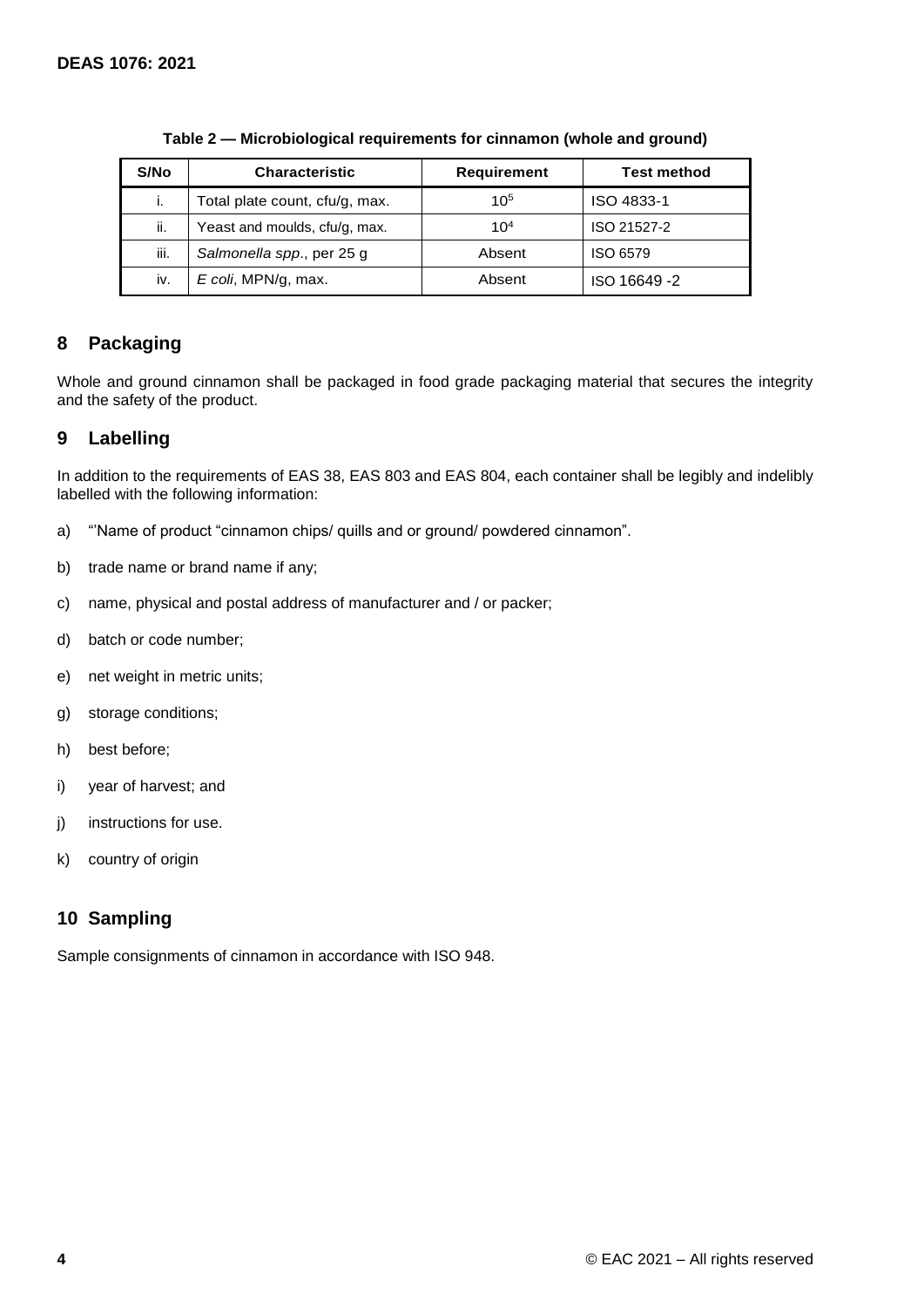# **Annex A**

## (informative)

## **Recommendations relating to storage and transport conditions**

**A.1** The containers of cinnamon should be stored in covered premises, well protected from the sun, rain and excessive heat.

**A.2** The store room should be dry, free from objectionable odours and proofed against entry of insects and vermin. The ventilation should be controlled so as to give good ventilation under dry conditions and to be fully closed under damp conditions. In a storage warehouse, suitable facilities should be available for fumigation.

**A.3** The containers should be so handled and transported that they are protected from the rain, from the sun or other source of excessive heat, from objectionable odours and from cross-infestation, especially in the holds of ships.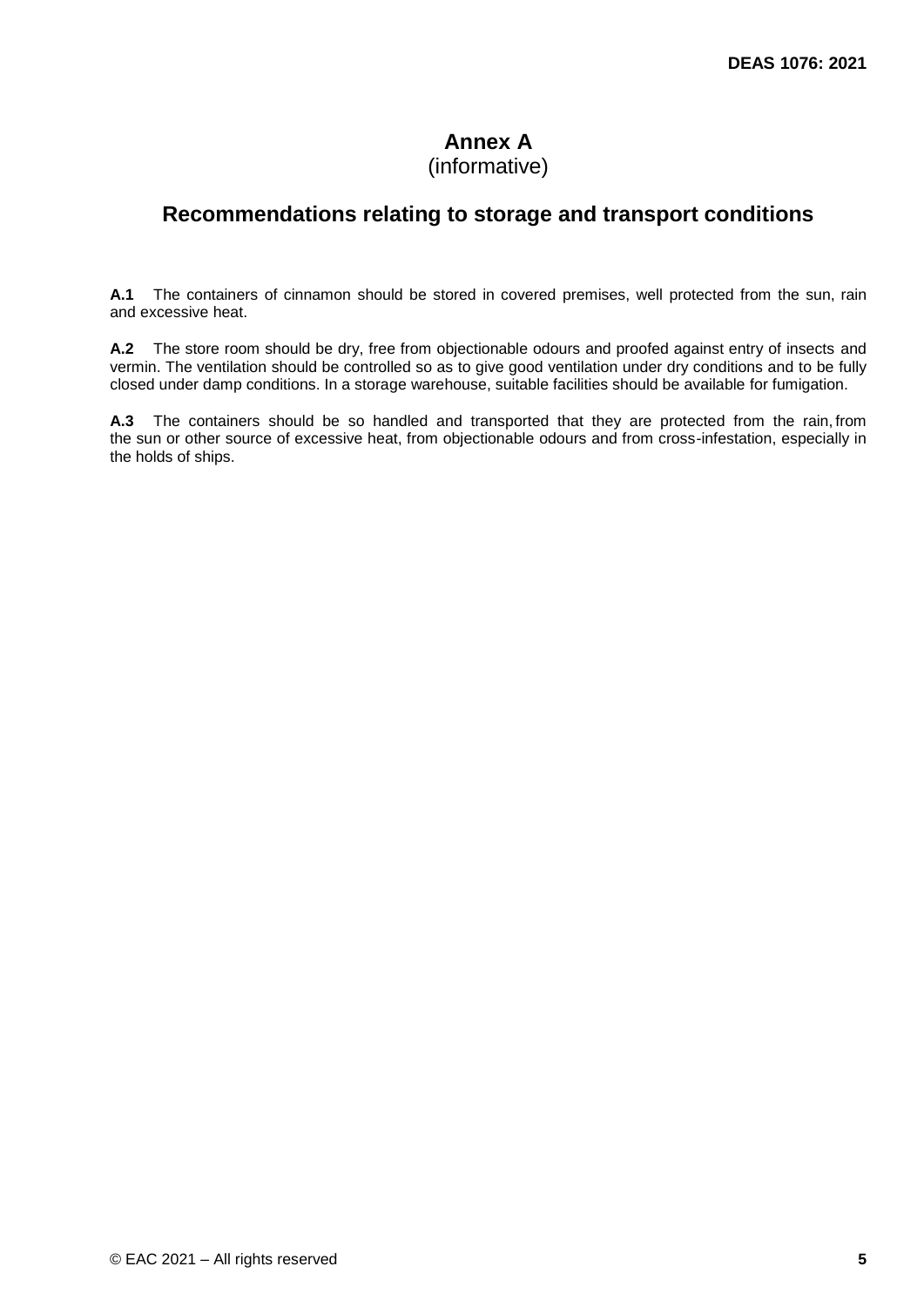# **Bibliography**

ISO 6538, *Cassia, Chinese type, Indonesian type and Vietnamese type [*Cinnamomum aromaticum *(Nees) syn.* Cinnamomum cassia *(Nees) ex Blume,* Cinnamomum burmanii *(C.G. Nees) Blume and* Cinnamomum loureirii *Nees] — Specification*